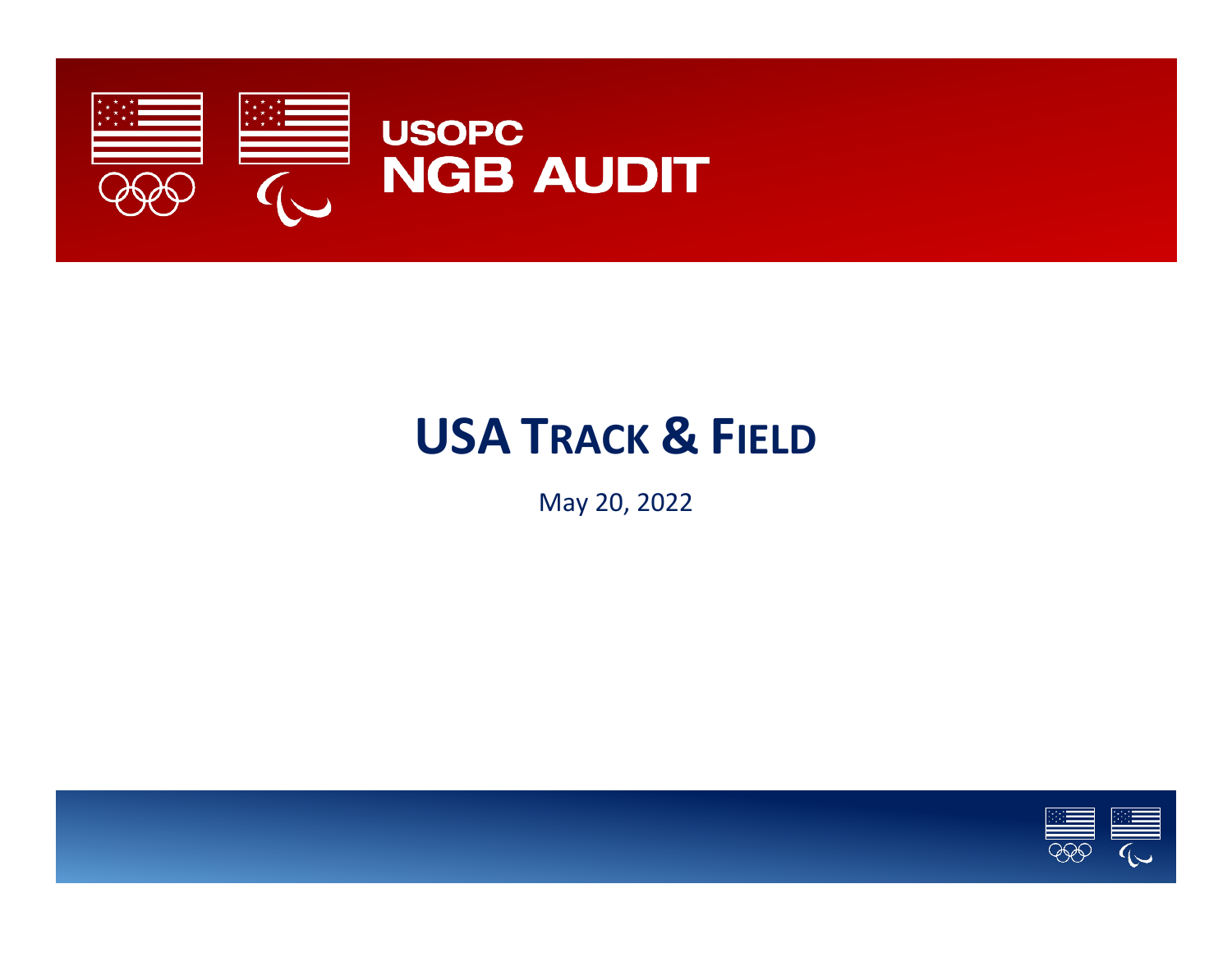## **EXECUTIVE SUMMARY**

#### **Background, Scope, and Objectives**

The United States Olympic & Paralympic Committee's (USOPC) NGB Audit department (Audit) completed an audit of USA Track & Field (USATF). The purpose of the audit was to determine if USATF complies with the requirements of the NGB Compliance Standards (Standards) and to conduct testing in areas that present an increased risk to athletes, other members, and/or USATF. The audit focused on the policies and procedures noted in the Standards in the following sections: Governance and Compliance, Financial Standards and Reporting Practices, Athlete Protections and Rights, Sport Performance, and Operational Performance. It should be noted that this is the first time the USOPC has performed an audit against all standards found in the NGB Compliance Standards which were effective January 1, 2022.

#### **Audit Summary**

Based on the audit procedures performed, select policies and procedures were reviewed to determine compliance with the Standards. The conclusion within each standard was based on the criteria met for each standard, as well as the results of any testing conducted. Definitions of demonstration levels are below, with additional guidance for each standard detailed in the Implementation Guide for NGB Compliance Standards (Implementation Guide). Findings and demonstration levels are detailed on the subsequent pages.



#### **Compliance Demonstration Level Definitions**

| Compliant        | The NGB, through its written policies and procedures, as well as its execution of those policies and procedures, mostly demonstrates that it is meeting the elements of the standard.        |
|------------------|----------------------------------------------------------------------------------------------------------------------------------------------------------------------------------------------|
| <b>Needs</b>     | The NGB, through its written policies and procedures, as well as its execution of those policies and procedures, demonstrates that it meets many elements of the standard, but               |
| Improvement      | changes or improvements are necessary to fully meet the standard.                                                                                                                            |
| <b>Deficient</b> | The NGB, through inadequate written policies and procedures and/or poor execution of those policies and procedures, demonstrates that it is not meeting several elements of the<br>standard. |
| Not applicable/  | Not applicable indicates the standard does not apply to the NGB and will not be evaluated. Undetermined indicates a reason a determination cannot be made at this time; however,             |
| undetermined     | the standard will be evaluated at a later date. Additional details are provided as necessary.                                                                                                |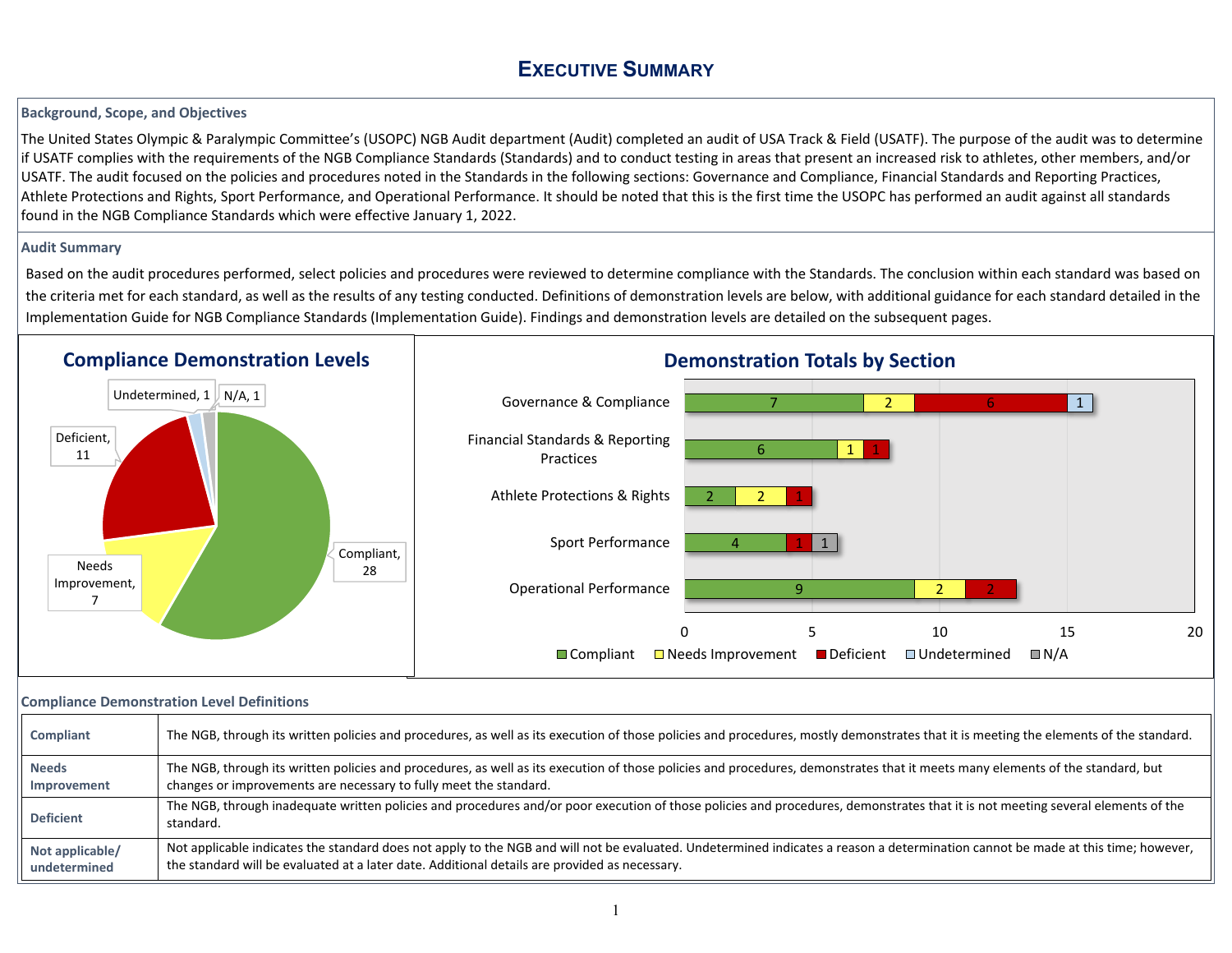#### **We would like to thank all USA Track & Field staff who assisted us throughout this review.**

## **EXECUTIVE SUMMARY (CONT.)**

<span id="page-2-0"></span>Audit conducted a review of USATF's policies and procedures in relation to the USOPC Bylaws and Ted Stevens Amateur Sports Act (the Act) as outlined in the Implementation Guide for NGB Compliance Standards. Audit evaluated 48 Standards in the areas of Governance and Compliance, Financial Standards and Reporting Practices, Athlete Protections and Rights, Sport Performance, and Operational Performance.

Overall, Audit concluded that USATF has met 28 of the 48 compliance standards evaluated. Significant concerns with USATF's board governance led to an additional Ad Hoc review, resulting in five findings. There are also several significant concerns related to athlete representation and conflicts of interest.

### **NGB AUDIT FINDINGS**

All Standards are evaluated against the Implementation Guide for Compliance Standards effective January 1, 2022. Bylaws references are based on the USOPC Bylaws approved in March 2021.

## **GOVERNANCE AND COMPLIANCE**

| <b>NGB Audit Standards Section A</b>        |                  |                  |                                    |                  |  |
|---------------------------------------------|------------------|------------------|------------------------------------|------------------|--|
| <b>Title</b>                                | <b>Standard</b>  | <b>Compliant</b> | <b>Needs</b><br><b>Improvement</b> | <b>Deficient</b> |  |
| Athlete Representation                      | A.1a & b         |                  |                                    | X                |  |
| Independent and Affiliate Representation    | A.1c             | X                |                                    |                  |  |
| <b>International Federation Affiliation</b> | A.1d             | X                |                                    |                  |  |
| <b>Membership Requirements</b>              | A.1 e            | X                |                                    |                  |  |
| <b>Athlete Advisory Council</b>             | A.2a             |                  | X                                  |                  |  |
| <b>Bylaws</b>                               | A.3 a            |                  |                                    | X                |  |
| <b>Board Development</b>                    | A.3 b            |                  |                                    | X                |  |
| <b>Board Meeting Minutes</b>                | A.3c             | X                |                                    |                  |  |
| <b>Board Roster</b>                         | A.3d             | X                |                                    |                  |  |
| <b>IRS Status</b>                           | A.4a             | x                |                                    |                  |  |
| Code of Conduct                             | A.5 a            |                  |                                    | X                |  |
| <b>Statement of Ethics</b>                  | A.6a             | X                |                                    |                  |  |
| <b>Conflicts of Interest Policy</b>         | A.6 <sub>b</sub> |                  |                                    | X                |  |
| <b>Gifts and Entertainment Policy</b>       | A.6 c            |                  |                                    | X                |  |
| NGB Annual Reports <sup>1</sup>             | $A.7a - c$       |                  | Undetermined                       |                  |  |
| Ombuds' Policy                              | A.8 a            |                  | X                                  |                  |  |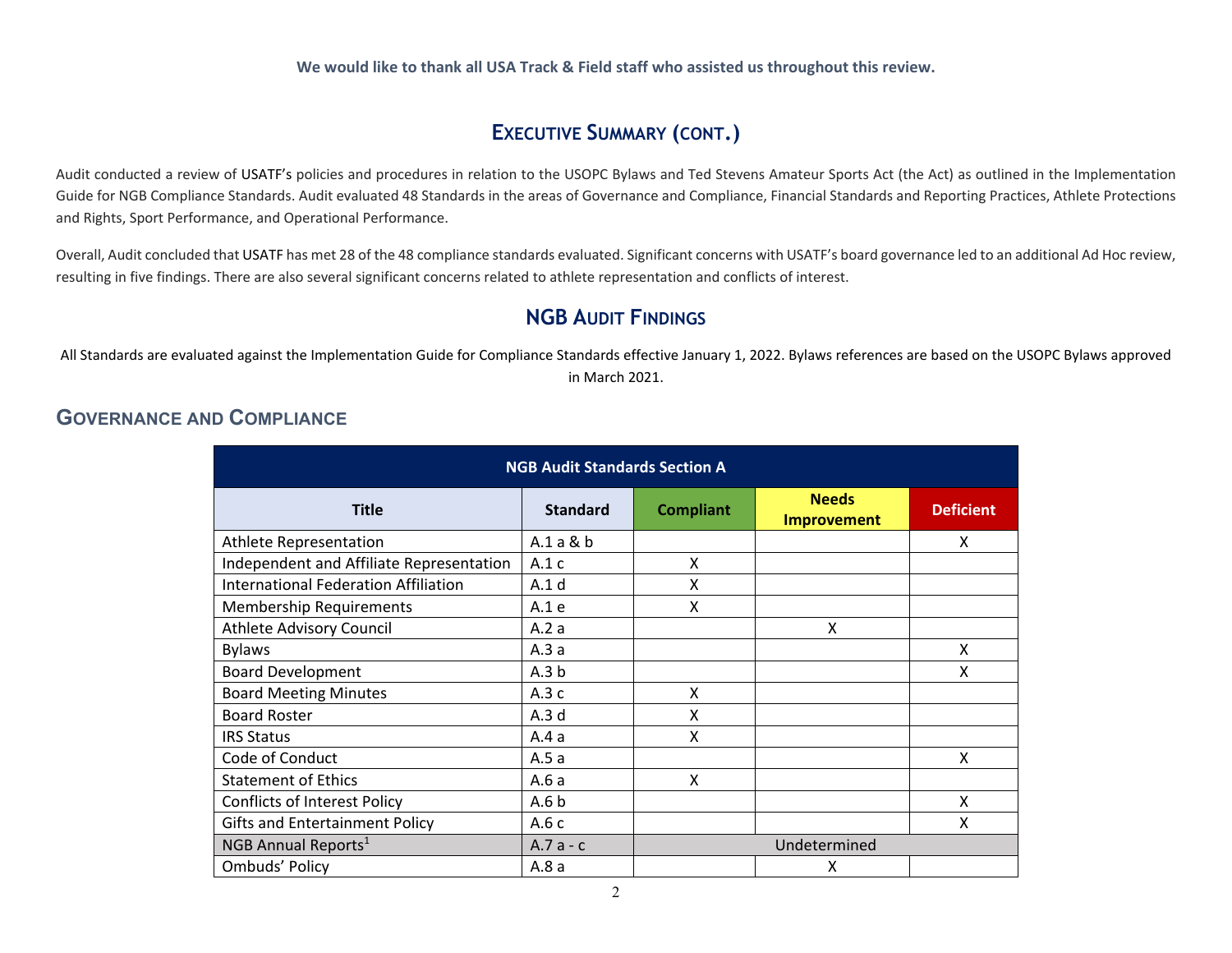|  | Total |
|--|-------|
|--|-------|

<span id="page-3-0"></span> $1$  This is a new requirement effective in 2022. The due date for annual reports to the USOPC is April 30, 2022. Therefore, Audit was unable to make a determination at this time and will evaluate Standard A.7 a in the remediation period.

|                | <b>Needs Improvement</b>                                                                                                                                                                                                                                                                                                                                                                                                |                                                                                                                                                                                                                                                                                                                                                                                                                                                                                                                                                                                          |  |  |  |
|----------------|-------------------------------------------------------------------------------------------------------------------------------------------------------------------------------------------------------------------------------------------------------------------------------------------------------------------------------------------------------------------------------------------------------------------------|------------------------------------------------------------------------------------------------------------------------------------------------------------------------------------------------------------------------------------------------------------------------------------------------------------------------------------------------------------------------------------------------------------------------------------------------------------------------------------------------------------------------------------------------------------------------------------------|--|--|--|
| $\mathbf{1}$   | <b>Athlete Advisory Council</b>                                                                                                                                                                                                                                                                                                                                                                                         | <b>Management Action Plan</b>                                                                                                                                                                                                                                                                                                                                                                                                                                                                                                                                                            |  |  |  |
|                | A.2 a: NGB must have an Athletes Advisory Council (AAC) that meets the minimum<br>standards set forth by the USOPC.<br>FINDING: USATF does not require all AAC representatives to complete a conflict of<br>interest form or submit any other disclosures prior to their selection.                                                                                                                                     | USATF will have all current AAC executive committee and AAC<br>event leaders complete the current conflict of interest form. The<br>current AAC committee athletes were selected prior to the<br>inclusion of this requirement. New protocols will be put in place<br>with governance and AAC operating regulations to ensure<br>athletes have completed a conflict of interest form prior to their<br>selection to the AAC. The conflict of interest form along with<br>these requirements will also be published on our website and<br>governance manual.<br>Due Date: August 15, 2022 |  |  |  |
| $\overline{2}$ | <b>Ombuds' Policy</b>                                                                                                                                                                                                                                                                                                                                                                                                   | <b>Management Action Plan</b>                                                                                                                                                                                                                                                                                                                                                                                                                                                                                                                                                            |  |  |  |
|                | A.8 a: NGB must publish the Ombuds' Policy on its website and communicate the<br>availability of the policy to its athletes as set forth in the Act§220509(b).<br>FINDING: USATF published the Ombud's policy on its website but did not<br>communicate its availability to all athletes.<br>Additionally, no anti-retaliation statement was included or referenced in the<br>Ombuds' policy posted on USATF's website. | The Ombud's policy will be updated on the USATF website to<br>include USATF's anti-retaliation statement. USATF will ensure<br>communication about the Ombud's policy is sent to all athletes at<br>least once per year.<br>Due Date: August 15, 2022                                                                                                                                                                                                                                                                                                                                    |  |  |  |
|                | <b>Deficient</b>                                                                                                                                                                                                                                                                                                                                                                                                        |                                                                                                                                                                                                                                                                                                                                                                                                                                                                                                                                                                                          |  |  |  |
| $\overline{3}$ | <b>Athlete Representation</b>                                                                                                                                                                                                                                                                                                                                                                                           | <b>Management Action Plan</b>                                                                                                                                                                                                                                                                                                                                                                                                                                                                                                                                                            |  |  |  |
|                | $A.1a & b$ :<br>a. NGBs must have at least 33.3% athlete representation on its board of directors<br>as required by the Act §220522(13) and further defined by the USOPC Bylaws,<br>Section 8.5.3.<br>b. NGBs must have at least 33.3% athlete representation on all committees as<br>required and defined by the USOPC Bylaws, Section 8.5.                                                                            | USATF will update the 2022 Governance Handbook to be<br>consistent with athlete representation requirements.<br>Further, USATF will ensure all committees meet the 33.3%<br>athlete representation requirement and all seated athletes meet<br>the eligibility and composition requirements.                                                                                                                                                                                                                                                                                             |  |  |  |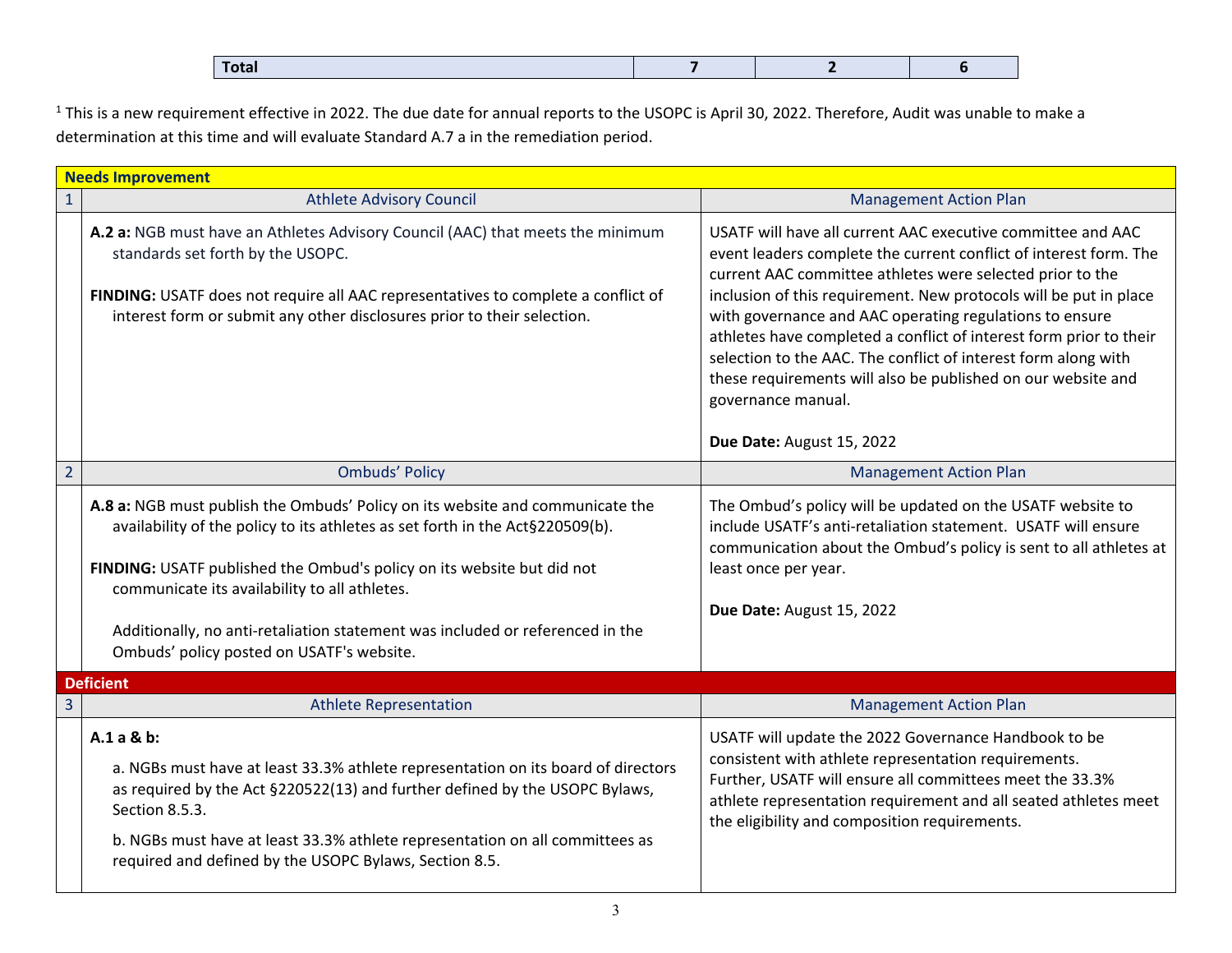| procedures to ensure compliance with the new USOPC<br>USATF's 2022 Governance Handbook (bylaws) are not compliant with the USOPC's<br>requirements.<br>requirements in the following areas:<br>Due Date: August 15, 2022<br>First, the bylaws do not state that at least 50% of board athlete representatives<br>must have competed in a delegation event and they do not require that 20% of<br>the total board membership be composed of 10-year athletes.<br>Second, six of the seven athlete representatives on the board, and one non-<br>voting alternative on the board, are not directly elected by 10-year athletes.<br>Third, all athlete representatives serving on board-designated committees are<br>approved by the AAC chair, not the full athlete council.<br>Fourth, the membership requirements for designated committees are not<br>consistent with the USOPCs requirements.<br>Fifth, the bylaws grant the AAC the authority to delegate the responsibility of<br>approving athlete representatives to the AAC chair. This cannot be delegated.<br>Sixth, athlete representatives on the ethics committee are not approved by the<br>AAC.<br>Seventh, four designated committees do not explicitly require 50% of their<br>athlete representatives to be composed of 10-year athletes and have the<br>remaining be composed of 10-year or 10-year + athletes.<br>A review of the current athlete representation found the following:<br>Five designated committees do not meet the 33.3% athlete representation<br>requirement.<br>Of the seated athletes, the board and four designated committees do not have<br>the required percentage of 10-year athletes.<br>Four of the eight athlete representatives on the Women's Track and Field<br>committee are not 10-year or 10-year + athletes. |                                                                        |                                                               |
|---------------------------------------------------------------------------------------------------------------------------------------------------------------------------------------------------------------------------------------------------------------------------------------------------------------------------------------------------------------------------------------------------------------------------------------------------------------------------------------------------------------------------------------------------------------------------------------------------------------------------------------------------------------------------------------------------------------------------------------------------------------------------------------------------------------------------------------------------------------------------------------------------------------------------------------------------------------------------------------------------------------------------------------------------------------------------------------------------------------------------------------------------------------------------------------------------------------------------------------------------------------------------------------------------------------------------------------------------------------------------------------------------------------------------------------------------------------------------------------------------------------------------------------------------------------------------------------------------------------------------------------------------------------------------------------------------------------------------------------------------------------------------------------------------------------------|------------------------------------------------------------------------|---------------------------------------------------------------|
|                                                                                                                                                                                                                                                                                                                                                                                                                                                                                                                                                                                                                                                                                                                                                                                                                                                                                                                                                                                                                                                                                                                                                                                                                                                                                                                                                                                                                                                                                                                                                                                                                                                                                                                                                                                                                     | FINDING: USATF has several findings related to Athlete Representation: | Lastly, USATF will work with the AAC to amend their operating |
|                                                                                                                                                                                                                                                                                                                                                                                                                                                                                                                                                                                                                                                                                                                                                                                                                                                                                                                                                                                                                                                                                                                                                                                                                                                                                                                                                                                                                                                                                                                                                                                                                                                                                                                                                                                                                     |                                                                        |                                                               |
|                                                                                                                                                                                                                                                                                                                                                                                                                                                                                                                                                                                                                                                                                                                                                                                                                                                                                                                                                                                                                                                                                                                                                                                                                                                                                                                                                                                                                                                                                                                                                                                                                                                                                                                                                                                                                     |                                                                        |                                                               |
|                                                                                                                                                                                                                                                                                                                                                                                                                                                                                                                                                                                                                                                                                                                                                                                                                                                                                                                                                                                                                                                                                                                                                                                                                                                                                                                                                                                                                                                                                                                                                                                                                                                                                                                                                                                                                     |                                                                        |                                                               |
|                                                                                                                                                                                                                                                                                                                                                                                                                                                                                                                                                                                                                                                                                                                                                                                                                                                                                                                                                                                                                                                                                                                                                                                                                                                                                                                                                                                                                                                                                                                                                                                                                                                                                                                                                                                                                     |                                                                        |                                                               |
|                                                                                                                                                                                                                                                                                                                                                                                                                                                                                                                                                                                                                                                                                                                                                                                                                                                                                                                                                                                                                                                                                                                                                                                                                                                                                                                                                                                                                                                                                                                                                                                                                                                                                                                                                                                                                     |                                                                        |                                                               |
|                                                                                                                                                                                                                                                                                                                                                                                                                                                                                                                                                                                                                                                                                                                                                                                                                                                                                                                                                                                                                                                                                                                                                                                                                                                                                                                                                                                                                                                                                                                                                                                                                                                                                                                                                                                                                     |                                                                        |                                                               |
|                                                                                                                                                                                                                                                                                                                                                                                                                                                                                                                                                                                                                                                                                                                                                                                                                                                                                                                                                                                                                                                                                                                                                                                                                                                                                                                                                                                                                                                                                                                                                                                                                                                                                                                                                                                                                     |                                                                        |                                                               |
|                                                                                                                                                                                                                                                                                                                                                                                                                                                                                                                                                                                                                                                                                                                                                                                                                                                                                                                                                                                                                                                                                                                                                                                                                                                                                                                                                                                                                                                                                                                                                                                                                                                                                                                                                                                                                     |                                                                        |                                                               |
|                                                                                                                                                                                                                                                                                                                                                                                                                                                                                                                                                                                                                                                                                                                                                                                                                                                                                                                                                                                                                                                                                                                                                                                                                                                                                                                                                                                                                                                                                                                                                                                                                                                                                                                                                                                                                     |                                                                        |                                                               |
|                                                                                                                                                                                                                                                                                                                                                                                                                                                                                                                                                                                                                                                                                                                                                                                                                                                                                                                                                                                                                                                                                                                                                                                                                                                                                                                                                                                                                                                                                                                                                                                                                                                                                                                                                                                                                     |                                                                        |                                                               |
|                                                                                                                                                                                                                                                                                                                                                                                                                                                                                                                                                                                                                                                                                                                                                                                                                                                                                                                                                                                                                                                                                                                                                                                                                                                                                                                                                                                                                                                                                                                                                                                                                                                                                                                                                                                                                     |                                                                        |                                                               |
|                                                                                                                                                                                                                                                                                                                                                                                                                                                                                                                                                                                                                                                                                                                                                                                                                                                                                                                                                                                                                                                                                                                                                                                                                                                                                                                                                                                                                                                                                                                                                                                                                                                                                                                                                                                                                     |                                                                        |                                                               |
|                                                                                                                                                                                                                                                                                                                                                                                                                                                                                                                                                                                                                                                                                                                                                                                                                                                                                                                                                                                                                                                                                                                                                                                                                                                                                                                                                                                                                                                                                                                                                                                                                                                                                                                                                                                                                     |                                                                        |                                                               |
|                                                                                                                                                                                                                                                                                                                                                                                                                                                                                                                                                                                                                                                                                                                                                                                                                                                                                                                                                                                                                                                                                                                                                                                                                                                                                                                                                                                                                                                                                                                                                                                                                                                                                                                                                                                                                     |                                                                        |                                                               |
|                                                                                                                                                                                                                                                                                                                                                                                                                                                                                                                                                                                                                                                                                                                                                                                                                                                                                                                                                                                                                                                                                                                                                                                                                                                                                                                                                                                                                                                                                                                                                                                                                                                                                                                                                                                                                     |                                                                        |                                                               |
|                                                                                                                                                                                                                                                                                                                                                                                                                                                                                                                                                                                                                                                                                                                                                                                                                                                                                                                                                                                                                                                                                                                                                                                                                                                                                                                                                                                                                                                                                                                                                                                                                                                                                                                                                                                                                     |                                                                        |                                                               |
|                                                                                                                                                                                                                                                                                                                                                                                                                                                                                                                                                                                                                                                                                                                                                                                                                                                                                                                                                                                                                                                                                                                                                                                                                                                                                                                                                                                                                                                                                                                                                                                                                                                                                                                                                                                                                     |                                                                        |                                                               |
|                                                                                                                                                                                                                                                                                                                                                                                                                                                                                                                                                                                                                                                                                                                                                                                                                                                                                                                                                                                                                                                                                                                                                                                                                                                                                                                                                                                                                                                                                                                                                                                                                                                                                                                                                                                                                     |                                                                        |                                                               |
|                                                                                                                                                                                                                                                                                                                                                                                                                                                                                                                                                                                                                                                                                                                                                                                                                                                                                                                                                                                                                                                                                                                                                                                                                                                                                                                                                                                                                                                                                                                                                                                                                                                                                                                                                                                                                     |                                                                        |                                                               |
|                                                                                                                                                                                                                                                                                                                                                                                                                                                                                                                                                                                                                                                                                                                                                                                                                                                                                                                                                                                                                                                                                                                                                                                                                                                                                                                                                                                                                                                                                                                                                                                                                                                                                                                                                                                                                     |                                                                        |                                                               |
|                                                                                                                                                                                                                                                                                                                                                                                                                                                                                                                                                                                                                                                                                                                                                                                                                                                                                                                                                                                                                                                                                                                                                                                                                                                                                                                                                                                                                                                                                                                                                                                                                                                                                                                                                                                                                     |                                                                        |                                                               |
|                                                                                                                                                                                                                                                                                                                                                                                                                                                                                                                                                                                                                                                                                                                                                                                                                                                                                                                                                                                                                                                                                                                                                                                                                                                                                                                                                                                                                                                                                                                                                                                                                                                                                                                                                                                                                     |                                                                        |                                                               |
|                                                                                                                                                                                                                                                                                                                                                                                                                                                                                                                                                                                                                                                                                                                                                                                                                                                                                                                                                                                                                                                                                                                                                                                                                                                                                                                                                                                                                                                                                                                                                                                                                                                                                                                                                                                                                     |                                                                        |                                                               |
|                                                                                                                                                                                                                                                                                                                                                                                                                                                                                                                                                                                                                                                                                                                                                                                                                                                                                                                                                                                                                                                                                                                                                                                                                                                                                                                                                                                                                                                                                                                                                                                                                                                                                                                                                                                                                     |                                                                        |                                                               |
|                                                                                                                                                                                                                                                                                                                                                                                                                                                                                                                                                                                                                                                                                                                                                                                                                                                                                                                                                                                                                                                                                                                                                                                                                                                                                                                                                                                                                                                                                                                                                                                                                                                                                                                                                                                                                     |                                                                        |                                                               |
|                                                                                                                                                                                                                                                                                                                                                                                                                                                                                                                                                                                                                                                                                                                                                                                                                                                                                                                                                                                                                                                                                                                                                                                                                                                                                                                                                                                                                                                                                                                                                                                                                                                                                                                                                                                                                     |                                                                        |                                                               |
|                                                                                                                                                                                                                                                                                                                                                                                                                                                                                                                                                                                                                                                                                                                                                                                                                                                                                                                                                                                                                                                                                                                                                                                                                                                                                                                                                                                                                                                                                                                                                                                                                                                                                                                                                                                                                     |                                                                        |                                                               |
|                                                                                                                                                                                                                                                                                                                                                                                                                                                                                                                                                                                                                                                                                                                                                                                                                                                                                                                                                                                                                                                                                                                                                                                                                                                                                                                                                                                                                                                                                                                                                                                                                                                                                                                                                                                                                     |                                                                        |                                                               |
|                                                                                                                                                                                                                                                                                                                                                                                                                                                                                                                                                                                                                                                                                                                                                                                                                                                                                                                                                                                                                                                                                                                                                                                                                                                                                                                                                                                                                                                                                                                                                                                                                                                                                                                                                                                                                     |                                                                        |                                                               |
|                                                                                                                                                                                                                                                                                                                                                                                                                                                                                                                                                                                                                                                                                                                                                                                                                                                                                                                                                                                                                                                                                                                                                                                                                                                                                                                                                                                                                                                                                                                                                                                                                                                                                                                                                                                                                     |                                                                        |                                                               |
|                                                                                                                                                                                                                                                                                                                                                                                                                                                                                                                                                                                                                                                                                                                                                                                                                                                                                                                                                                                                                                                                                                                                                                                                                                                                                                                                                                                                                                                                                                                                                                                                                                                                                                                                                                                                                     |                                                                        |                                                               |
|                                                                                                                                                                                                                                                                                                                                                                                                                                                                                                                                                                                                                                                                                                                                                                                                                                                                                                                                                                                                                                                                                                                                                                                                                                                                                                                                                                                                                                                                                                                                                                                                                                                                                                                                                                                                                     |                                                                        |                                                               |
|                                                                                                                                                                                                                                                                                                                                                                                                                                                                                                                                                                                                                                                                                                                                                                                                                                                                                                                                                                                                                                                                                                                                                                                                                                                                                                                                                                                                                                                                                                                                                                                                                                                                                                                                                                                                                     |                                                                        |                                                               |
|                                                                                                                                                                                                                                                                                                                                                                                                                                                                                                                                                                                                                                                                                                                                                                                                                                                                                                                                                                                                                                                                                                                                                                                                                                                                                                                                                                                                                                                                                                                                                                                                                                                                                                                                                                                                                     |                                                                        |                                                               |
|                                                                                                                                                                                                                                                                                                                                                                                                                                                                                                                                                                                                                                                                                                                                                                                                                                                                                                                                                                                                                                                                                                                                                                                                                                                                                                                                                                                                                                                                                                                                                                                                                                                                                                                                                                                                                     |                                                                        |                                                               |
|                                                                                                                                                                                                                                                                                                                                                                                                                                                                                                                                                                                                                                                                                                                                                                                                                                                                                                                                                                                                                                                                                                                                                                                                                                                                                                                                                                                                                                                                                                                                                                                                                                                                                                                                                                                                                     |                                                                        |                                                               |
|                                                                                                                                                                                                                                                                                                                                                                                                                                                                                                                                                                                                                                                                                                                                                                                                                                                                                                                                                                                                                                                                                                                                                                                                                                                                                                                                                                                                                                                                                                                                                                                                                                                                                                                                                                                                                     |                                                                        |                                                               |
|                                                                                                                                                                                                                                                                                                                                                                                                                                                                                                                                                                                                                                                                                                                                                                                                                                                                                                                                                                                                                                                                                                                                                                                                                                                                                                                                                                                                                                                                                                                                                                                                                                                                                                                                                                                                                     |                                                                        |                                                               |
|                                                                                                                                                                                                                                                                                                                                                                                                                                                                                                                                                                                                                                                                                                                                                                                                                                                                                                                                                                                                                                                                                                                                                                                                                                                                                                                                                                                                                                                                                                                                                                                                                                                                                                                                                                                                                     |                                                                        |                                                               |
|                                                                                                                                                                                                                                                                                                                                                                                                                                                                                                                                                                                                                                                                                                                                                                                                                                                                                                                                                                                                                                                                                                                                                                                                                                                                                                                                                                                                                                                                                                                                                                                                                                                                                                                                                                                                                     |                                                                        |                                                               |
|                                                                                                                                                                                                                                                                                                                                                                                                                                                                                                                                                                                                                                                                                                                                                                                                                                                                                                                                                                                                                                                                                                                                                                                                                                                                                                                                                                                                                                                                                                                                                                                                                                                                                                                                                                                                                     |                                                                        |                                                               |
|                                                                                                                                                                                                                                                                                                                                                                                                                                                                                                                                                                                                                                                                                                                                                                                                                                                                                                                                                                                                                                                                                                                                                                                                                                                                                                                                                                                                                                                                                                                                                                                                                                                                                                                                                                                                                     |                                                                        |                                                               |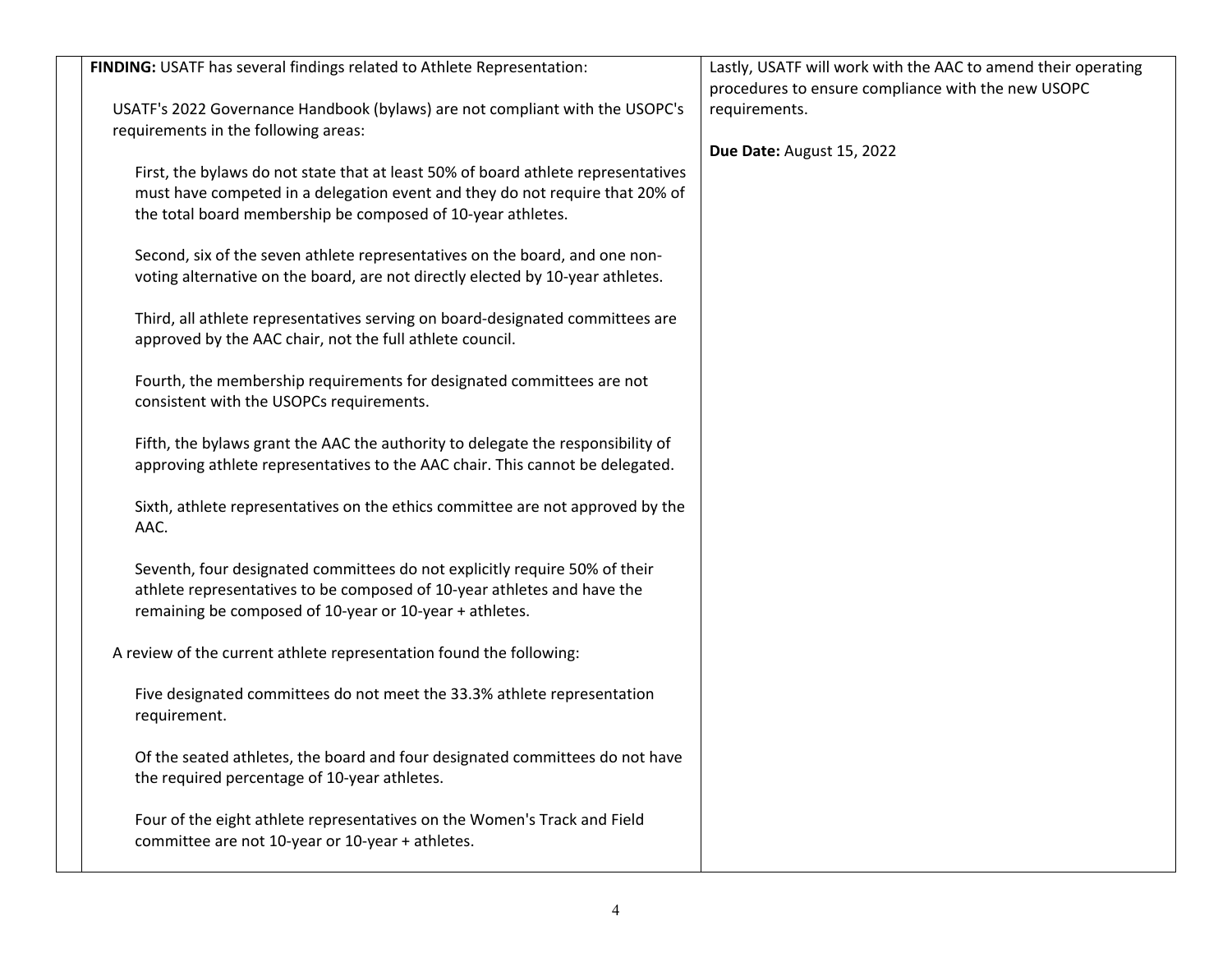|                | An athlete representative serving on the board and two athletes serving on<br>designated committees do not meet the USOPC's definition of a 10-year or 10-<br>year + athlete.<br>Lastly, the USATF AAC Operating regulations have not been updated for<br>compliance with the current requirements and are not consistent with USATF's<br>bylaws.                                                                                                                                 |                                                                                                                                                          |
|----------------|-----------------------------------------------------------------------------------------------------------------------------------------------------------------------------------------------------------------------------------------------------------------------------------------------------------------------------------------------------------------------------------------------------------------------------------------------------------------------------------|----------------------------------------------------------------------------------------------------------------------------------------------------------|
| $\overline{4}$ | <b>Bylaws</b>                                                                                                                                                                                                                                                                                                                                                                                                                                                                     | <b>Management Action Plan</b>                                                                                                                            |
|                | A.3 a: NGB must have Bylaws or policies and procedures that at least meet the<br>minimum standards for governance practices and comply with the Act §220522<br>$(a)(9-12).$<br>FINDING: There are elements missing from USATF's Bylaws in the following areas:<br>conflict of interest requirements, board responsibilities, board member<br>requirements, and designated committee requirements.                                                                                 | USATF will update the bylaws to include the required elements.<br>Due Date: August 15, 2022                                                              |
| 5              | <b>Board Development</b>                                                                                                                                                                                                                                                                                                                                                                                                                                                          | <b>Management Action Plan</b>                                                                                                                            |
|                | A.3 b: The NGB board must conduct the following activities:<br>i. Formal onboarding process for board members and committee members,<br>ii. USOPC training to the board members and committee members,<br>iii. At least once per quad, perform a self-evaluation of the board's performance<br>using the USOPC provided resource, and<br>iv. Annual performance evaluation of the CEO/Executive Director.<br>FINDING: USATF did not conduct onboarding for new committee members. | USATF will provide operating procedures to all new committee<br>members.<br>Due Date: August 15, 2022                                                    |
| $6\,$          | <b>Code of Conduct</b>                                                                                                                                                                                                                                                                                                                                                                                                                                                            | <b>Management Action Plan</b>                                                                                                                            |
|                | A.5 a: NGB must have a comprehensive code of conduct that meets the minimum<br>code standards set forth by the USOPC. The code of conduct must be made<br>available on the NGB's website.                                                                                                                                                                                                                                                                                         | USATF will update the code of conduct to include the required<br>elements.                                                                               |
|                | FINDING: There are elements missing from USATF's code of conduct in the following<br>areas: applicability, organizational expectations, reporting, resolution, policy<br>owner, and resources.                                                                                                                                                                                                                                                                                    | Additionally, the current Code of Ethics will be posted on the<br>website, and references and documents which are no longer<br>relevant will be removed. |
|                | Additionally, USATF has multiple Codes of Ethics on their website that are not<br>consistent.                                                                                                                                                                                                                                                                                                                                                                                     | Due Date: August 15, 2022                                                                                                                                |
| $\overline{7}$ | <b>Conflicts of Interest Policy</b>                                                                                                                                                                                                                                                                                                                                                                                                                                               | <b>Management Action Plan</b>                                                                                                                            |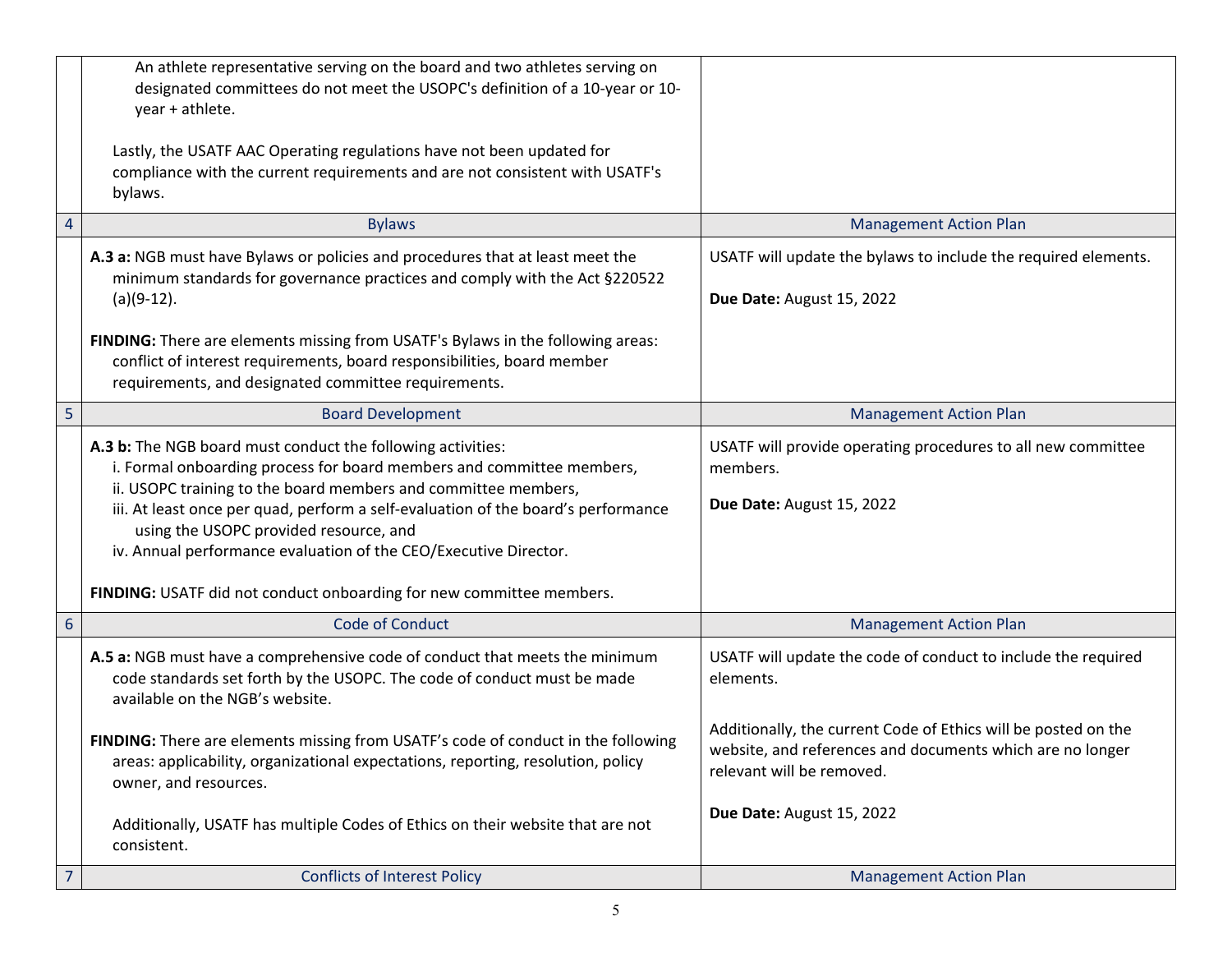|   | A.6 b: NGB must enforce a conflicts of interest policy that meets the minimum policy<br>standards set forth by the USOPC. The conflict of interest policy must be made<br>available on the NGB's website.                                                                                                | USATF will update the conflict of interest policy to include the<br>required elements.                                                                                                                                                     |
|---|----------------------------------------------------------------------------------------------------------------------------------------------------------------------------------------------------------------------------------------------------------------------------------------------------------|--------------------------------------------------------------------------------------------------------------------------------------------------------------------------------------------------------------------------------------------|
|   | FINDING: USATF's conflicts of interest policy is missing elements in every required<br>area.                                                                                                                                                                                                             | USATF also identified one of the undisclosed conflicts and will<br>provide the information on both undisclosed conflicts to the<br>Ethics Committee for review and resolution.                                                             |
|   | Of the conflict disclosure forms tested, two individuals did not disclose their<br>potential conflicts; one did not disclose their family's affiliation with a state USATF<br>organization, and one did not disclose their position as a coach and athletic<br>director in the track and field industry. | USATF will require all committee members to complete annual<br>conflict of interest disclosure forms and will provide direction on<br>the management of disclosed conflicts.<br>USATF will provide documentation of the review process for |
|   | While USATF requires all designated committee members to complete annual<br>disclosure forms, all other committee members are not. In addition, USATF did not<br>provide direction on the management of disclosed conflicts.                                                                             | completed disclosure forms.<br>Due Date: August 15, 2022                                                                                                                                                                                   |
|   | Lastly, documented review of completed conflict of interest disclosure forms was<br>not provided.                                                                                                                                                                                                        |                                                                                                                                                                                                                                            |
| 8 | <b>Gifts and Entertainment Policy</b>                                                                                                                                                                                                                                                                    | <b>Management Action Plan</b>                                                                                                                                                                                                              |
|   | A.6 c: NGB must adopt a gift and entertainment policy that meets the minimum policy<br>standards set forth by the USOPC.                                                                                                                                                                                 | USATF will update the gifts and entertainment policy to include<br>the required elements.                                                                                                                                                  |
|   | FINDING: There are elements missing from USATF's Gifts and Entertainment Policies in<br>the following areas: applicability, organizational expectations, disclosures, and<br>policy owner.                                                                                                               | Due Date: August 15, 2022                                                                                                                                                                                                                  |

# **FINANCIAL STANDARDS AND REPORTING PRACTICES**

| <b>NGB Audit Standards Section B</b>       |                 |                  |                                    |                  |
|--------------------------------------------|-----------------|------------------|------------------------------------|------------------|
| <b>Title</b>                               | <b>Standard</b> | <b>Compliant</b> | <b>Needs</b><br><b>Improvement</b> | <b>Deficient</b> |
| <b>Financial Stability</b>                 | B.1a            |                  |                                    |                  |
| <b>Financial Policies &amp; Procedures</b> | B.1 b           |                  |                                    |                  |
| <b>USOPC Funding</b>                       | B.1c            | х                |                                    |                  |
| <b>Financial Reporting to Board</b>        | <b>B.1</b> d    |                  |                                    |                  |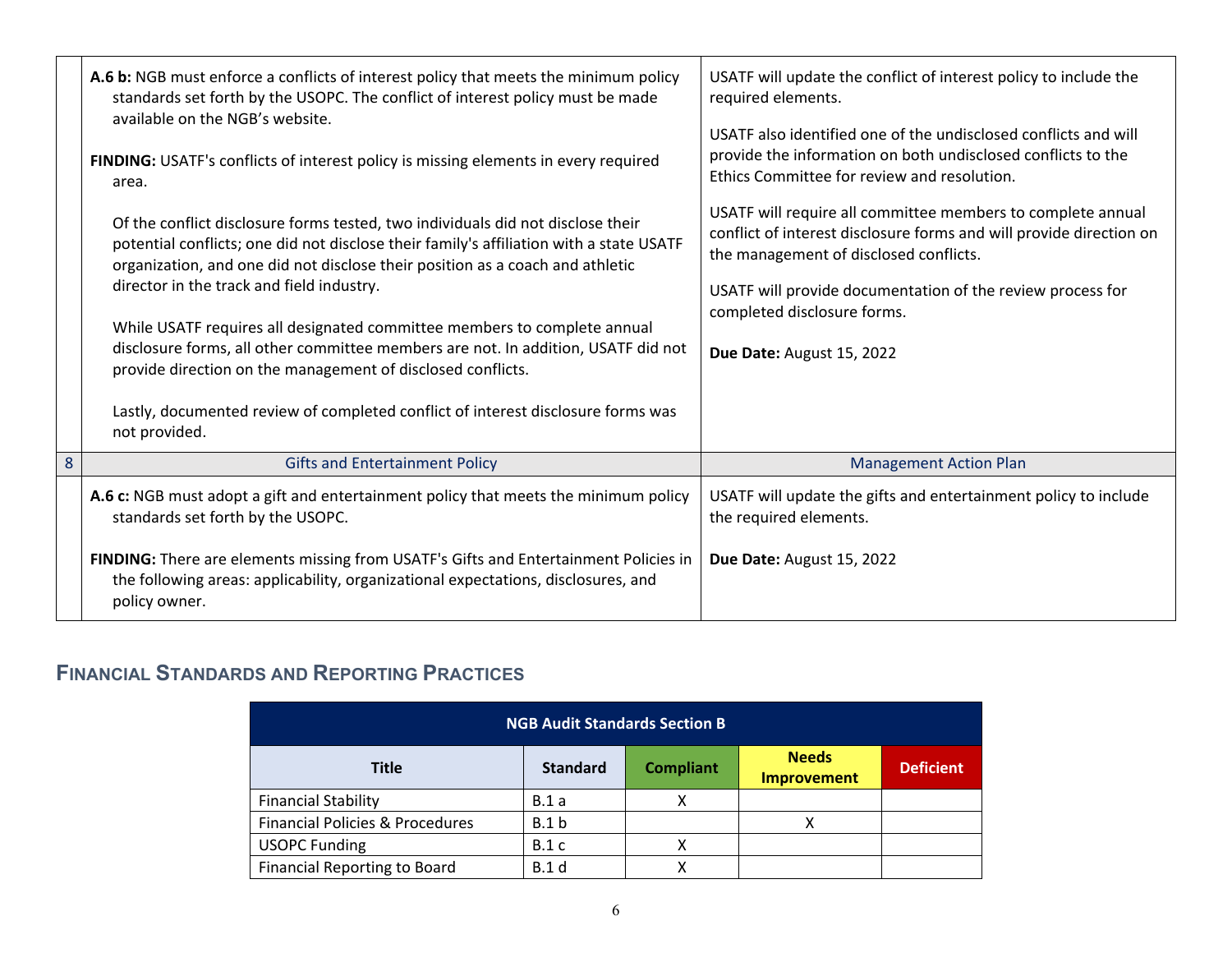| <b>Board-Approved Budget</b>  | B.2a        |  |  |
|-------------------------------|-------------|--|--|
| <b>Accounting Practices</b>   | B.2 b       |  |  |
| <b>NGB Provided Documents</b> | B.3a        |  |  |
| NGB Website Information       | B.4a, b & c |  |  |
| <b>Total</b>                  |             |  |  |

|    | <b>Needs Improvement</b>                                                                                                                                                                                                                                                                                                                                                                                                                                                                                                                                                                                                                                                                                                                                                                                                                                                                                                                                                                                        |                                                                                                                                                                                                                                                                                                                                                                                                                                                                                                                                       |  |  |  |
|----|-----------------------------------------------------------------------------------------------------------------------------------------------------------------------------------------------------------------------------------------------------------------------------------------------------------------------------------------------------------------------------------------------------------------------------------------------------------------------------------------------------------------------------------------------------------------------------------------------------------------------------------------------------------------------------------------------------------------------------------------------------------------------------------------------------------------------------------------------------------------------------------------------------------------------------------------------------------------------------------------------------------------|---------------------------------------------------------------------------------------------------------------------------------------------------------------------------------------------------------------------------------------------------------------------------------------------------------------------------------------------------------------------------------------------------------------------------------------------------------------------------------------------------------------------------------------|--|--|--|
| 9  | <b>Financial Policies &amp; Procedures</b>                                                                                                                                                                                                                                                                                                                                                                                                                                                                                                                                                                                                                                                                                                                                                                                                                                                                                                                                                                      | <b>Management Action Plan</b>                                                                                                                                                                                                                                                                                                                                                                                                                                                                                                         |  |  |  |
|    | B.1 b: NGB must develop and implement financial policies and procedures.<br>FINDING: USATF's financial policies and procedures include most of the required<br>elements, however, minor improvements are needed to become fully compliant in<br>the following areas: expense advances and reimbursements, a definition of cash<br>that includes peer-to-peer payment services, payroll procedures, and the<br>budgetary process. There are also links and references to other supplemental<br>documents that no longer exist.<br>The credit card process documented in the financial policies and procedures does<br>not require written approvals for credit card purchases.<br>Additionally, the financial policies and procedures do not outline the approval<br>authority for different spending thresholds.<br>Finally, there is no documentation showing the financial policy is approved by the<br>board or that the financial procedures are approved by an appropriate member of<br>senior management. | USATF will review the requirements as they relate to the<br>mentioned sections requiring minor improvements and will<br>update the financial policies and procedures to comply. USATF<br>will remove and/or replace links and references to supplemental<br>documents that no longer exist. USATF will also consider the<br>credit card process and document the approval hierarchy for<br>purchases. Finally, USATF will document that financial policies<br>and procedures are appropriately approved.<br>Due Date: August 15, 2022 |  |  |  |
|    | <b>Deficient</b>                                                                                                                                                                                                                                                                                                                                                                                                                                                                                                                                                                                                                                                                                                                                                                                                                                                                                                                                                                                                |                                                                                                                                                                                                                                                                                                                                                                                                                                                                                                                                       |  |  |  |
| 10 | <b>NGB Provided Documents</b>                                                                                                                                                                                                                                                                                                                                                                                                                                                                                                                                                                                                                                                                                                                                                                                                                                                                                                                                                                                   | <b>Management Action Plan</b>                                                                                                                                                                                                                                                                                                                                                                                                                                                                                                         |  |  |  |
|    | B.3 a: NGB must annually provide the USOPC's NGB Audit department with the<br>following:<br>i. Its completed IRS Form 990 by the IRS deadlines including extensions if<br>executed.<br>ii. Its completed audited financial statements no later than the last day of the<br>eighth month following the NGB's year-end.<br>iii. If applicable, its external auditor's letter to management outlining the<br>evaluation of any internal control deficiencies identified during the audit, within<br>the same timeframe outlined in ii above.                                                                                                                                                                                                                                                                                                                                                                                                                                                                       | The 2021 audited financial statements and auditor letters are<br>scheduled to be available on or before August 31, 2022, and the<br>IRS 990, extensions, and related returns are scheduled to be<br>available on or before the extended due date of November 15,<br>2022.<br>Due Date: November 15, 2022                                                                                                                                                                                                                              |  |  |  |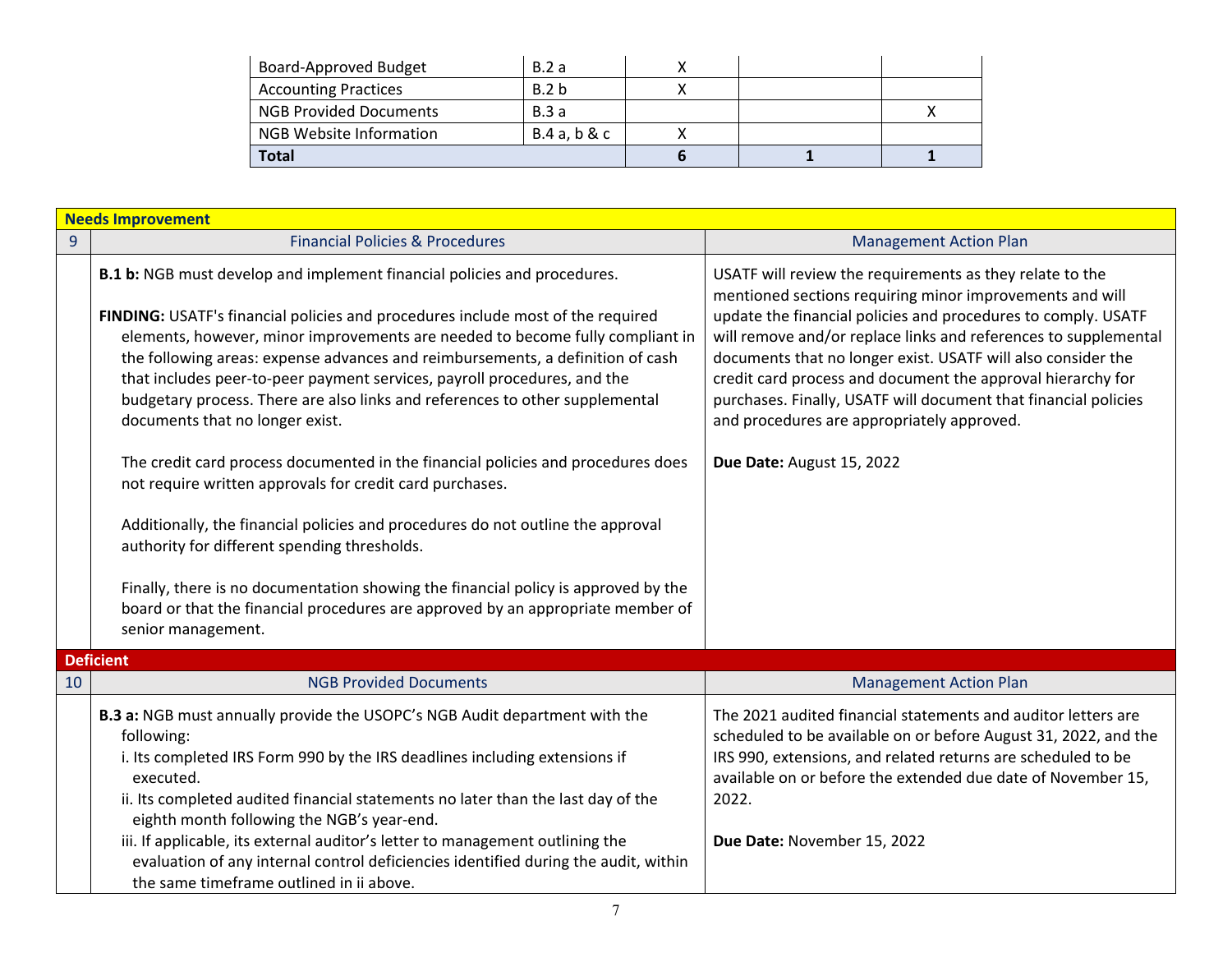| iv. Its Board-approved budget for the current year.                                                    |  |
|--------------------------------------------------------------------------------------------------------|--|
| FINDING: USATF was unable to provide the completed audited financials within the<br>required timeline. |  |
| Additionally, USATF did not provide the completed IRS Form 990 by the IRS<br>deadline.                 |  |

# **ATHLETE PROTECTION AND RIGHTS**

| <b>NGB Audit Standards Section C</b>         |                   |                  |                          |                  |
|----------------------------------------------|-------------------|------------------|--------------------------|------------------|
| <b>Title</b>                                 | <b>Standard</b>   | <b>Compliant</b> | <b>Needs Improvement</b> | <b>Deficient</b> |
| Child Protection and US Center for SafeSport | $C.1$ a and $C.2$ | χ                |                          |                  |
| <b>USOPC Athlete Safety Requirements</b>     | C.3a              |                  |                          |                  |
| <b>Anti-Doping Policies</b>                  | C.4a              |                  |                          |                  |
| Anti-Doping Policy Language                  | C.4 <sub>b</sub>  |                  |                          |                  |
| <b>Athlete Agreements</b>                    | C.5a              |                  |                          |                  |
| <b>Total</b>                                 |                   |                  |                          |                  |

|    | <b>Needs Improvement</b>                                                                                                                                                                                                                                                                     |                                                                                                                                                                                                                                                                                  |  |
|----|----------------------------------------------------------------------------------------------------------------------------------------------------------------------------------------------------------------------------------------------------------------------------------------------|----------------------------------------------------------------------------------------------------------------------------------------------------------------------------------------------------------------------------------------------------------------------------------|--|
| 11 | <b>USOPC Athlete Safety Requirements</b>                                                                                                                                                                                                                                                     | <b>Management Action Plan</b>                                                                                                                                                                                                                                                    |  |
|    | C.3 a: NGB must ensure compliance with policies and standards including but not<br>limited to:<br>i. USOPC's NGB and HPMO Athlete Safety Policy<br>ii. Responsible Sport Organization Background Check Policy                                                                                | USATF will update its athlete safety policies to include missing<br>requirements and clarify the notification process to the USOPC<br>Office of Athlete Safety for any potential allegations or<br>temporary measures affecting athletes in the manner required<br>by the USOPC. |  |
|    | FINDING: USATF's Athlete Safety Policy needs minor improvements to fully comply<br>with this standard. The athlete safety policy is also missing the requirement to<br>notify the USOPC's Office of Athlete Safety of any potential allegations or<br>temporary measures affecting athletes. | Additionally, USATF will develop and implement escalation<br>procedures to ensure background checks are completed timely.<br>Due Date: August 15, 2022                                                                                                                           |  |
|    | Additionally, during a review of individuals required to complete a background<br>screen, Audit identified one active board member who had an expired background<br>check.                                                                                                                   |                                                                                                                                                                                                                                                                                  |  |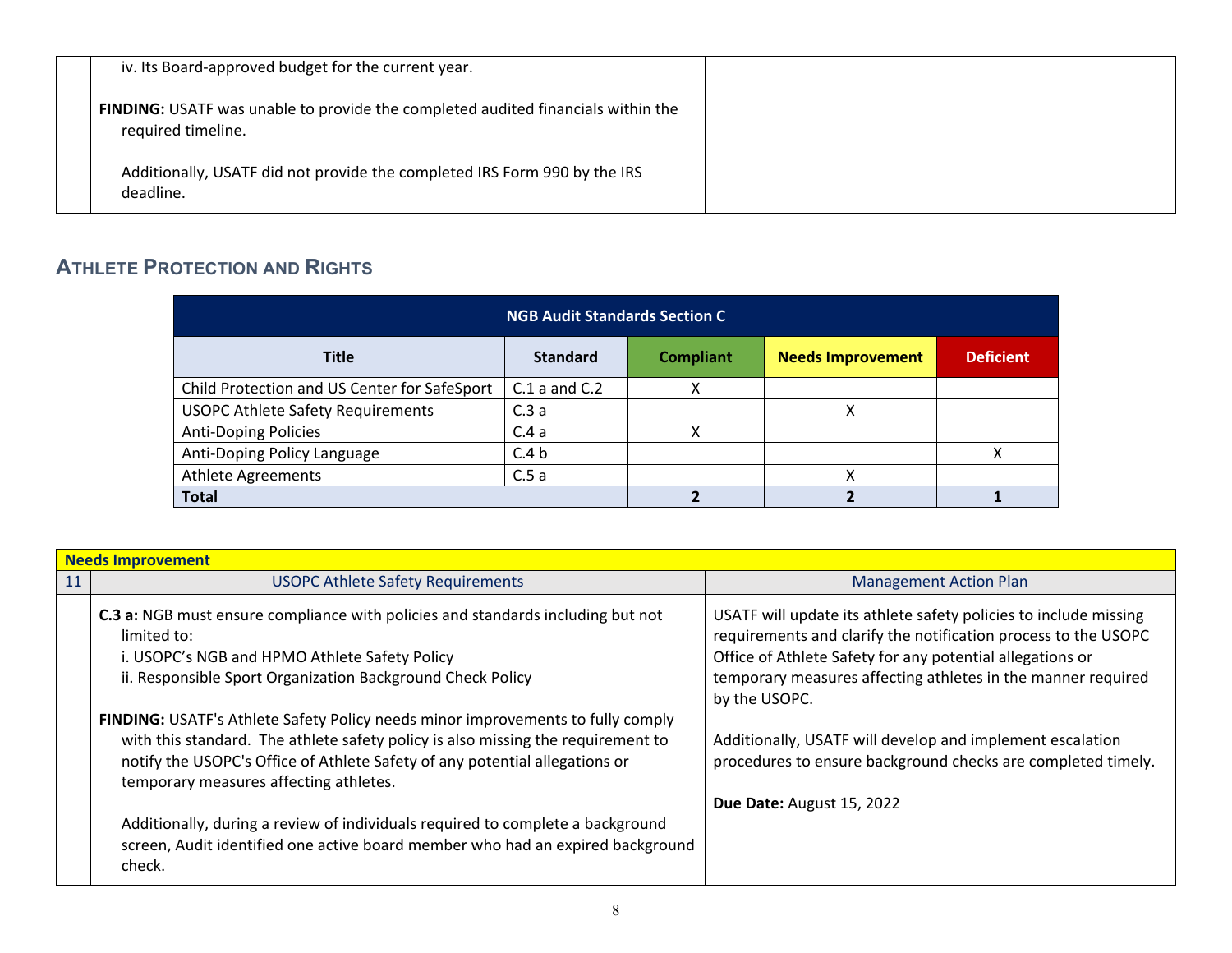| 12 | <b>Athlete Agreements</b>                                                                                                                                                                                                           | <b>Management Action Plan</b>                                                                                                                                      |
|----|-------------------------------------------------------------------------------------------------------------------------------------------------------------------------------------------------------------------------------------|--------------------------------------------------------------------------------------------------------------------------------------------------------------------|
|    | C.5 a: NGB must comply with the USOPC NGB Athlete Agreements Policy.<br>FINDING: USATF's Athlete Agreements do not list criteria to obtain basic services,<br>additional services, and commitments that USATF provides to athletes. | USATF will update its athlete agreements to reference criteria to<br>obtain basic services, additional services, and commitments that<br>are provided to athletes. |
|    |                                                                                                                                                                                                                                     | <b>Due Date: August 15, 2022</b>                                                                                                                                   |
|    | <b>Deficient</b>                                                                                                                                                                                                                    |                                                                                                                                                                    |
| 13 | Anti-Doping Policy Language                                                                                                                                                                                                         | <b>Management Action Plan</b>                                                                                                                                      |
|    | C.4 b: NGB must have USOPC approved anti-doping language in its Bylaws,<br>membership agreements (if applicable), and license agreements (if applicable).                                                                           | While USATF has an anti-doping policy, relevant documents will<br>be updated to include the specific language noted by the USOPC.                                  |
|    | FINDING: USATF's Bylaws do not have the minimum required anti-doping language<br>for NGBs with individual members.                                                                                                                  | Due Date: August 15, 2022                                                                                                                                          |
|    | In addition, the membership agreement and anti-doping policies do not contain all<br>the required anti-doping language.                                                                                                             |                                                                                                                                                                    |

# **SPORT PERFORMANCE**

| <b>NGB Audit Standards Section D</b>     |                  |                  |                                    |                  |
|------------------------------------------|------------------|------------------|------------------------------------|------------------|
| <b>Title</b>                             | <b>Standard</b>  | <b>Compliant</b> | <b>Needs</b><br><b>Improvement</b> | <b>Deficient</b> |
| <b>Selection Procedures and Process</b>  | $D.1a - c$       | x                |                                    |                  |
| Delegation List Submission               | D.2a             |                  |                                    | X                |
| High-Performance Plan Submission         | D.3a             | χ                |                                    |                  |
| <b>Event Sanctioning</b>                 | D.3 <sub>b</sub> | χ                |                                    |                  |
| <b>Paralympic Classification</b>         | D.3c             |                  | N/A                                |                  |
| <b>International Federation Standing</b> | D.4a             | χ                |                                    |                  |
| <b>Total</b>                             |                  |                  |                                    |                  |

| <b>Deficient</b> |                            |                        |
|------------------|----------------------------|------------------------|
| 14               | Delegation List Submission | Management Action Plan |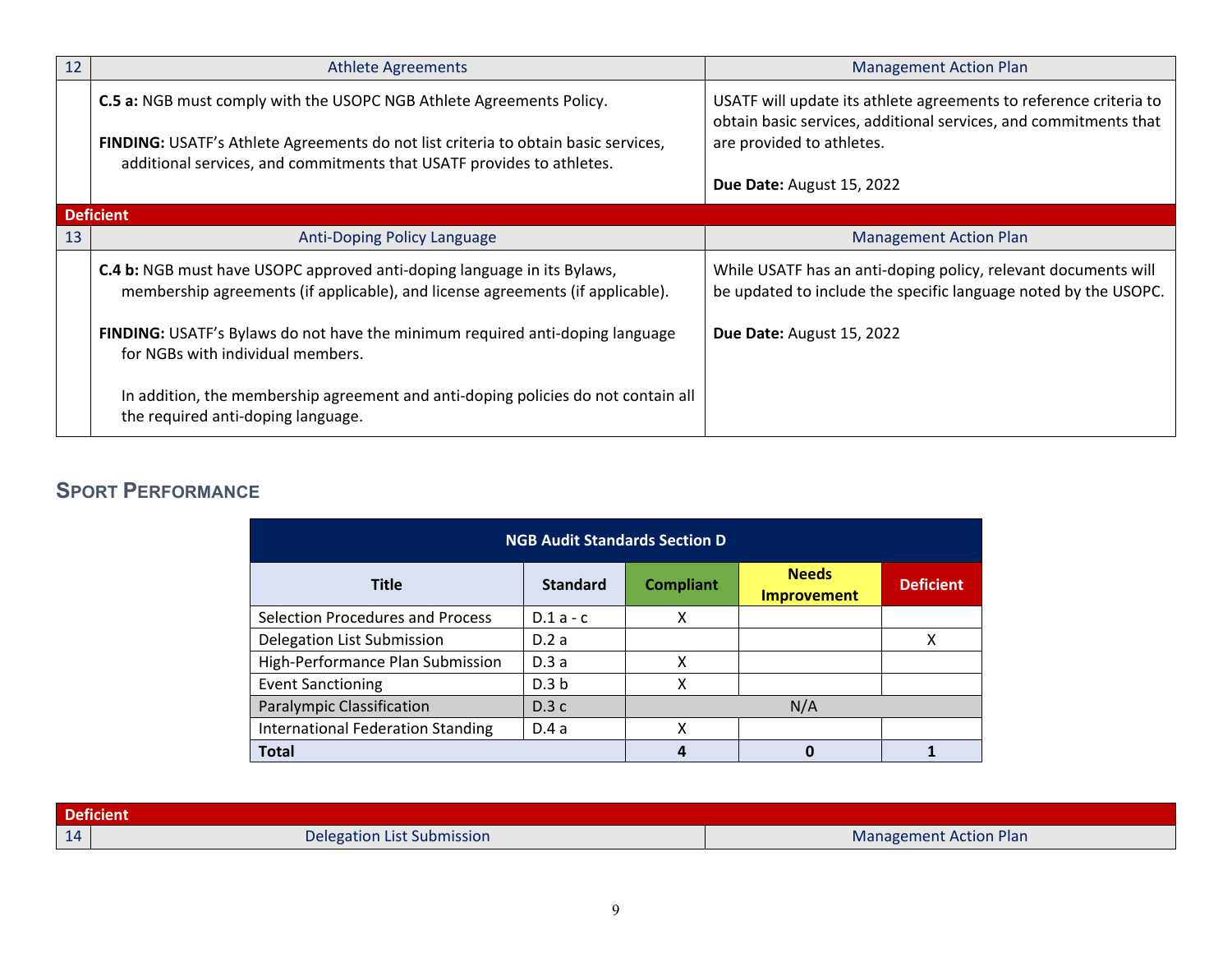| <b>D.2 a:</b> NGB must timely provide the listing of recommended athletes, teams, and<br>team officials for the Delegation Event teams to the USOPC (Act §220523(a)(6)).<br>FINDING: USATF's initial list consisted of close to 3,500 names, and there were<br>unforeseen complications due to the pandemic. However, the following issues<br>were identified related to USATF's Delegation List submissions:<br>USATF submitted the athlete-dependent coaches list to the USOPC four days<br>after the extended deadline granted by the USOPC. | USATF disagrees citing extenuating circumstances for missing the<br>deadlines. USATF worked closely with the USOPC's Sport<br>Performance Team to manage how and when its long list would<br>be submitted. However, USATF will work with USOPC Sport<br>Performance and Games Operations to develop an action plan to<br>ensure the timely and accurate submission of the delegation list<br>for the 2023 Pan American Games and 2024 Olympic Games.<br>Due Date: September 30, 2022 |
|-------------------------------------------------------------------------------------------------------------------------------------------------------------------------------------------------------------------------------------------------------------------------------------------------------------------------------------------------------------------------------------------------------------------------------------------------------------------------------------------------------------------------------------------------|--------------------------------------------------------------------------------------------------------------------------------------------------------------------------------------------------------------------------------------------------------------------------------------------------------------------------------------------------------------------------------------------------------------------------------------------------------------------------------------|
| USATF did not follow the Tokyo 2020 qualification system and submitted an<br>incorrect Sport Entry for one event.                                                                                                                                                                                                                                                                                                                                                                                                                               |                                                                                                                                                                                                                                                                                                                                                                                                                                                                                      |
| A total of 22 names were added to the long list up to three months after the<br>Tokyo 2020 Organizing Committee deadline of April 9.                                                                                                                                                                                                                                                                                                                                                                                                            |                                                                                                                                                                                                                                                                                                                                                                                                                                                                                      |

## **OPERATIONAL PERFORMANCE**

| <b>NGB Audit Standards Section E</b>      |                 |                  |                          |                  |
|-------------------------------------------|-----------------|------------------|--------------------------|------------------|
| <b>Title</b>                              | <b>Standard</b> | <b>Compliant</b> | <b>Needs Improvement</b> | <b>Deficient</b> |
| Managerial and Board Capability           | E.1a            |                  |                          | X                |
| <b>Insurance Coverage</b>                 | E.2a            | X                |                          |                  |
| <b>Revenue Diversification</b>            | E.3a            | x                |                          |                  |
| Grievance Procedure                       | E.4a & b        |                  | x                        |                  |
| Whistleblower and Anti-Retaliation Policy | E.5a            |                  |                          | X                |
| <b>USOPC Trademark Protection</b>         | $E.6a-d$        | X                |                          |                  |
| Diversity and Inclusion Reporting         | E.7 a           | x                |                          |                  |
| <b>Gender Equity</b>                      | E.7 b           | x                |                          |                  |
| <b>Equal Opportunity</b>                  | E.7 c           |                  | X                        |                  |
| Para Inclusive Sport Programs             | E.7 d           | X                |                          |                  |
| Diversity - Public Disclosure             | E.7 e           | X                |                          |                  |
| <b>Strategic Planning</b>                 | E.8a            | X                |                          |                  |
| <b>USOPC Policy Compliance</b>            | E.9 a           | x                |                          |                  |
| <b>Total</b>                              |                 | 9                |                          | $\mathbf{2}$     |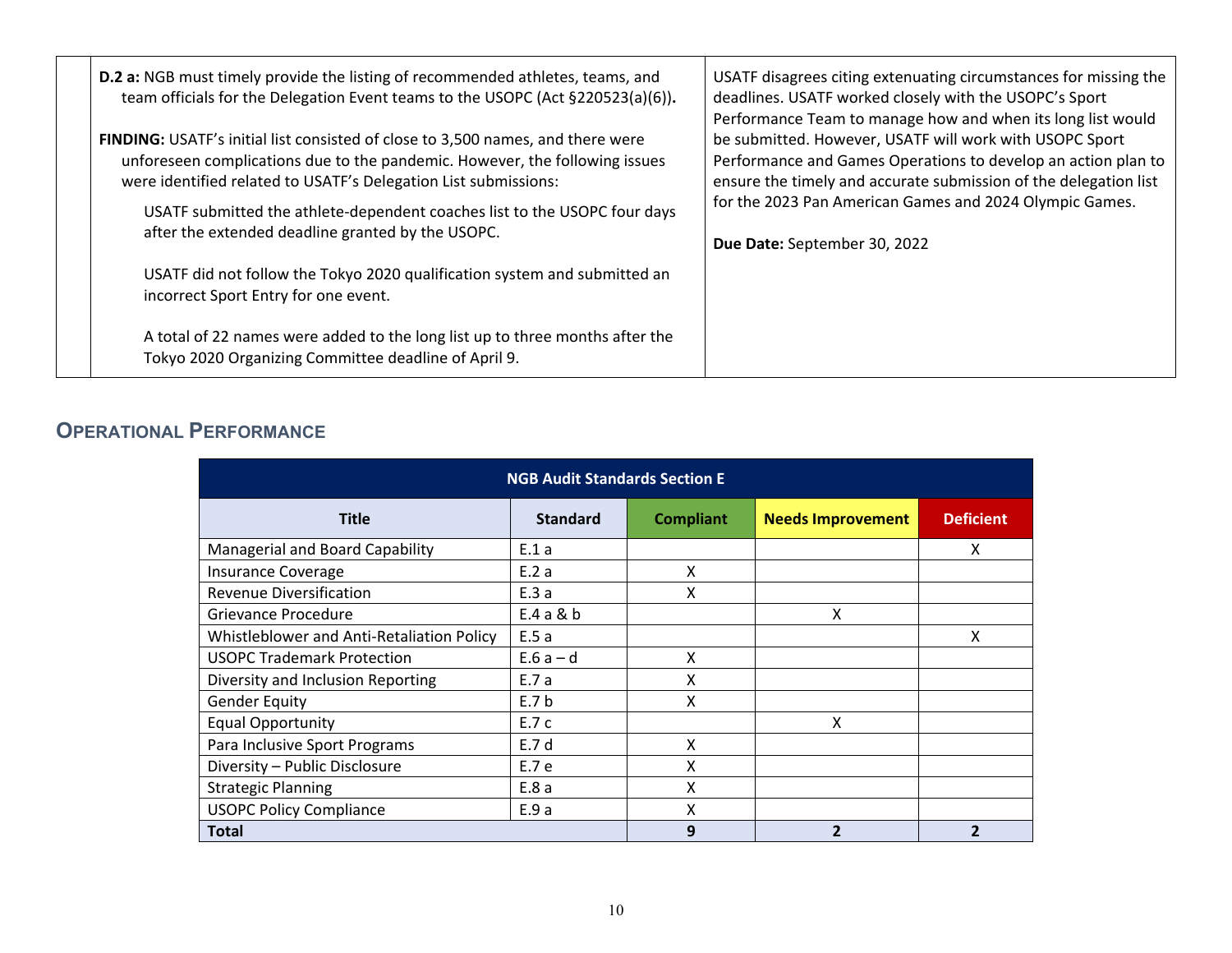|    | <b>Needs Improvement</b>                                                                                                                                                                                                                                                                                                                                                                                                                                                                                                                                                                                              |                                                                                                                                   |  |
|----|-----------------------------------------------------------------------------------------------------------------------------------------------------------------------------------------------------------------------------------------------------------------------------------------------------------------------------------------------------------------------------------------------------------------------------------------------------------------------------------------------------------------------------------------------------------------------------------------------------------------------|-----------------------------------------------------------------------------------------------------------------------------------|--|
| 15 | <b>Grievance Procedure</b>                                                                                                                                                                                                                                                                                                                                                                                                                                                                                                                                                                                            | <b>Management Action Plan</b>                                                                                                     |  |
|    | $E.4a & b$ :<br>a. NGB must provide prompt and equitable resolution of grievances as outlined in<br>the Act §220522(a)(13).<br>b. NGB must provide fair notice and opportunity for a hearing to any amateur<br>athlete, coach, trainer, manager, administrator, or official before declaring the<br>individual ineligible to participate as outlined in the Act §220522(8).<br>Specific requirements are outlined in the implementation guide.<br>FINDING: There are elements missing from USATF's grievance procedures, including<br>types of grievances, manner of filing the complaint, hearing panel composition, | USATF will update the grievance procedures to include the<br>required elements.<br>Due Date: August 15, 2022                      |  |
|    | hearing process, and other resources.                                                                                                                                                                                                                                                                                                                                                                                                                                                                                                                                                                                 |                                                                                                                                   |  |
| 16 | <b>Equal Opportunity</b>                                                                                                                                                                                                                                                                                                                                                                                                                                                                                                                                                                                              | <b>Management Action Plan</b>                                                                                                     |  |
|    | <b>E.7 c:</b> NGB must provide an equal opportunity to amateur athletes, coaches, trainers,<br>managers, administrators, and officials to participate in amateur athletic<br>competition, without discrimination on the basis of race, color, religion, sex, age, or<br>national origin as required by the Act §220522(8).                                                                                                                                                                                                                                                                                            | USATF will ensure all employees are trained on this topic on an<br>annual basis.<br>Due Date: August 15, 2022                     |  |
|    | FINDING: While USATF provides an equal opportunity to participate as required, they<br>did not provide evidence that anti-discrimination training was provided to staff.                                                                                                                                                                                                                                                                                                                                                                                                                                              |                                                                                                                                   |  |
|    | <b>Deficient</b>                                                                                                                                                                                                                                                                                                                                                                                                                                                                                                                                                                                                      |                                                                                                                                   |  |
| 17 | <b>Managerial and Board Capability</b>                                                                                                                                                                                                                                                                                                                                                                                                                                                                                                                                                                                | <b>Management Action Plan</b>                                                                                                     |  |
|    | E.1 a: NGB must have managerial capability to successfully administer its operations<br>and its sport. Managerial capability includes, but is not limited to, management's<br>authority and ability to operate day-to-day activities, prompt resolution of<br>management or board concerns, and reasonable board, committee, and/or staff<br>turnover.                                                                                                                                                                                                                                                                | See the Ad Hoc Review section below for details.                                                                                  |  |
|    | FINDING: As detailed in the Ad Hoc Review below, there are significant concerns.                                                                                                                                                                                                                                                                                                                                                                                                                                                                                                                                      |                                                                                                                                   |  |
| 18 | Whistleblower and Anti-Retaliation Policy                                                                                                                                                                                                                                                                                                                                                                                                                                                                                                                                                                             | <b>Management Action Plan</b>                                                                                                     |  |
|    | E.5 a: NGB must adopt and maintain an organizational whistleblower policy that<br>encourages and provides a mechanism for affiliated individuals to report alleged<br>violations of any applicable law, rule, regulation, or adopted policy of the NGB,<br>accounting or financial fraud, or other misfeasance and includes an anti-retaliation<br>statement.                                                                                                                                                                                                                                                         | USATF will update the whistleblower and anti-retaliation policy<br>to include the required elements.<br>Due Date: August 15, 2022 |  |
|    |                                                                                                                                                                                                                                                                                                                                                                                                                                                                                                                                                                                                                       |                                                                                                                                   |  |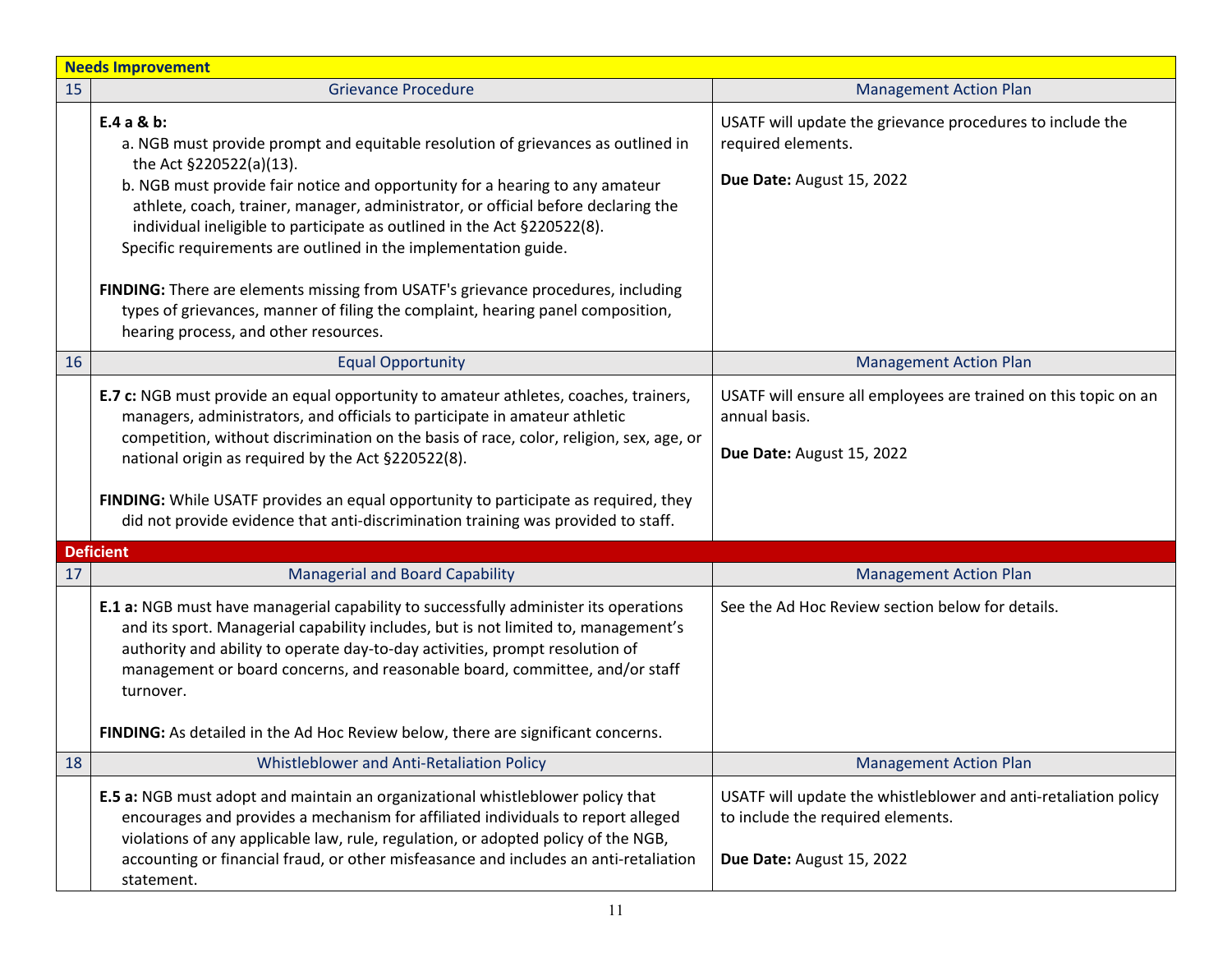| FINDING: There are elements missing from USATF's Whistleblower and Anti-  |
|---------------------------------------------------------------------------|
| Retaliation Policy related to applicability, expectations, reporting, and |
| enforcement.                                                              |
|                                                                           |

# **AD HOC REVIEW**

Through several avenues and USOPC departments, the USOPC recognized the need to perform additional review for areas that are not included in the standardized audit process. The results of this review resulted in the below findings.

| 19 | <b>Eligibility Requirements</b>                                                                                                                                                                                                                                                                                                                                                                                                                                                                                                                                       | <b>Minimum Required Action</b>                                                                                                                                                                                                                                                                                                                    |
|----|-----------------------------------------------------------------------------------------------------------------------------------------------------------------------------------------------------------------------------------------------------------------------------------------------------------------------------------------------------------------------------------------------------------------------------------------------------------------------------------------------------------------------------------------------------------------------|---------------------------------------------------------------------------------------------------------------------------------------------------------------------------------------------------------------------------------------------------------------------------------------------------------------------------------------------------|
|    | Currently, it is unclear if screening requirements are conducted before or after the<br>election for several board positions. In these cases, the elected individual could fail a<br>background check, have significant conflicts, and/or not meet other eligibility<br>requirements. These situations are more effectively and professionally addressed in<br>advance of an election.                                                                                                                                                                                | The bylaws need to be updated to clearly indicate eligibility<br>requirements are verified prior to election.<br>Due Date: August 15, 2022                                                                                                                                                                                                        |
| 20 | Law & Legislation Committee Term Limits                                                                                                                                                                                                                                                                                                                                                                                                                                                                                                                               | <b>Minimum Required Action</b>                                                                                                                                                                                                                                                                                                                    |
|    | There are currently several members on the Law & Legislation Committee who have<br>been seated in a variety of roles in excess of 15 years. The lack of appropriate<br>turnover hinders effective governance and diversity. The term limits for the Law &<br>Legislation Committee were not approved at the Annual Meeting. Therefore, any<br>temporary amendments made by the board will continue to revert to bylaws that do<br>not include term limits for the Law & Legislation Committee which violates the<br>USOPC compliance standards.                       | Term limits for the Law & Legislation Committee need to be<br>established and the amendment needs to be ratified at the<br>Annual Meeting. Additionally, the board needs to determine the<br>appropriate approach for the current members of the committee<br>who will exceed the term limit once it is established.<br>Due Date: August 15, 2022 |
| 21 | Board Oversight of Law & Legislation Committee                                                                                                                                                                                                                                                                                                                                                                                                                                                                                                                        | <b>Minimum Required Action</b>                                                                                                                                                                                                                                                                                                                    |
|    | The board does not exercise appropriate authority over the Law & Legislation<br>Committee. According to Article 11-A-3 of USATF's Bylaws, the board is required to<br>"recommend, approve, and oversee all USATF committee programs". While the<br>board made temporary amendments to the USATF Bylaws to require board approval<br>for all bylaw amendment proposals, the Law & Legislation Committee did not adhere<br>to this requirement with no consequence from the board. Additionally, these<br>temporary amendments were not ratified at the Annual Meeting. | The board must recommend, approve, and oversee the Law &<br>Legislation Committee, including enforcing adherence to<br>approval requirements for bylaw changes.<br>Due Date: August 15, 2022                                                                                                                                                      |
| 22 | Board Approval of Bylaw Amendment Proposals                                                                                                                                                                                                                                                                                                                                                                                                                                                                                                                           | <b>Minimum Required Action</b>                                                                                                                                                                                                                                                                                                                    |